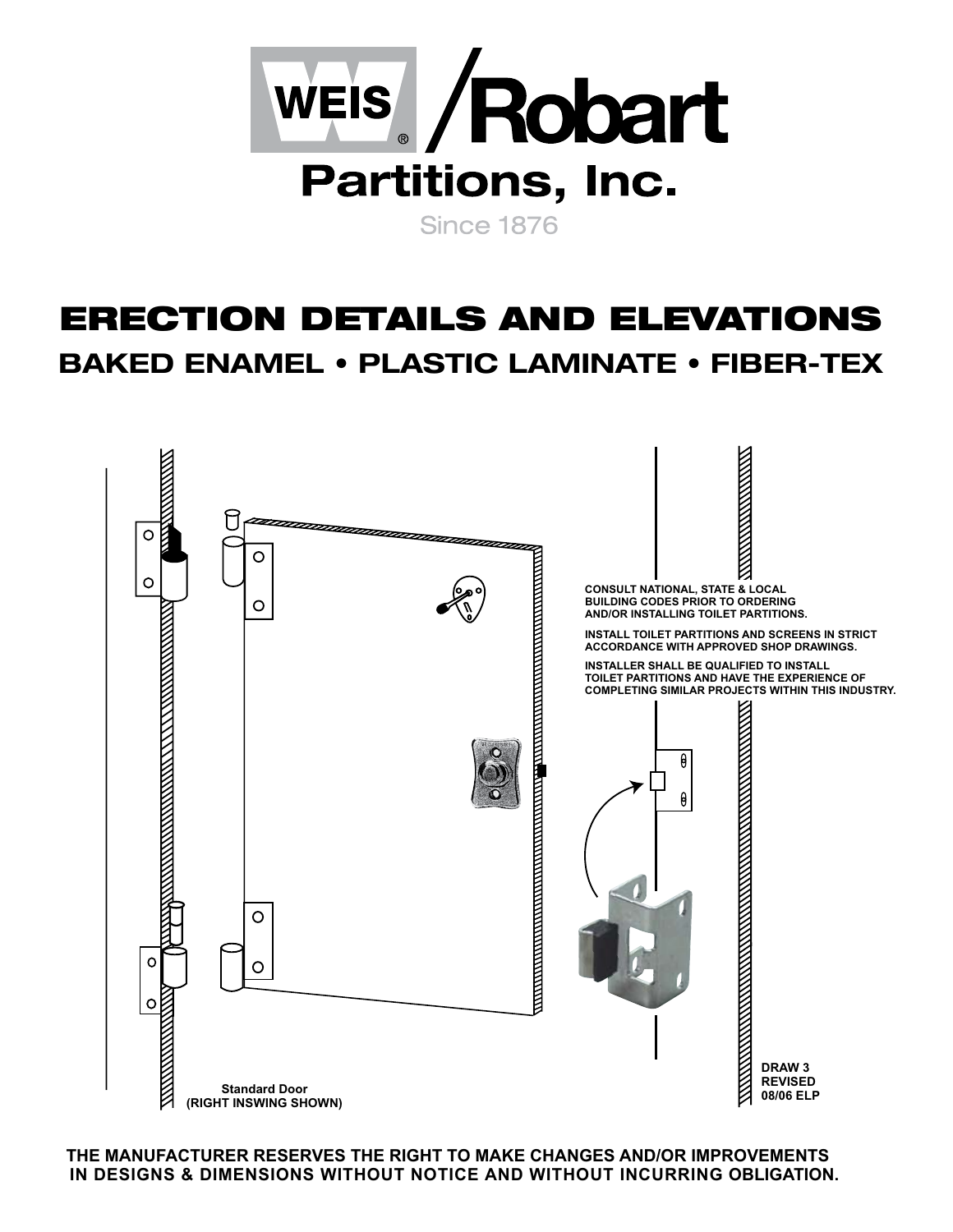

**IN DESIGN & DIMENSIONS WITHOUT NOTICE AND WITHOUT INCURRING OBLIGATION**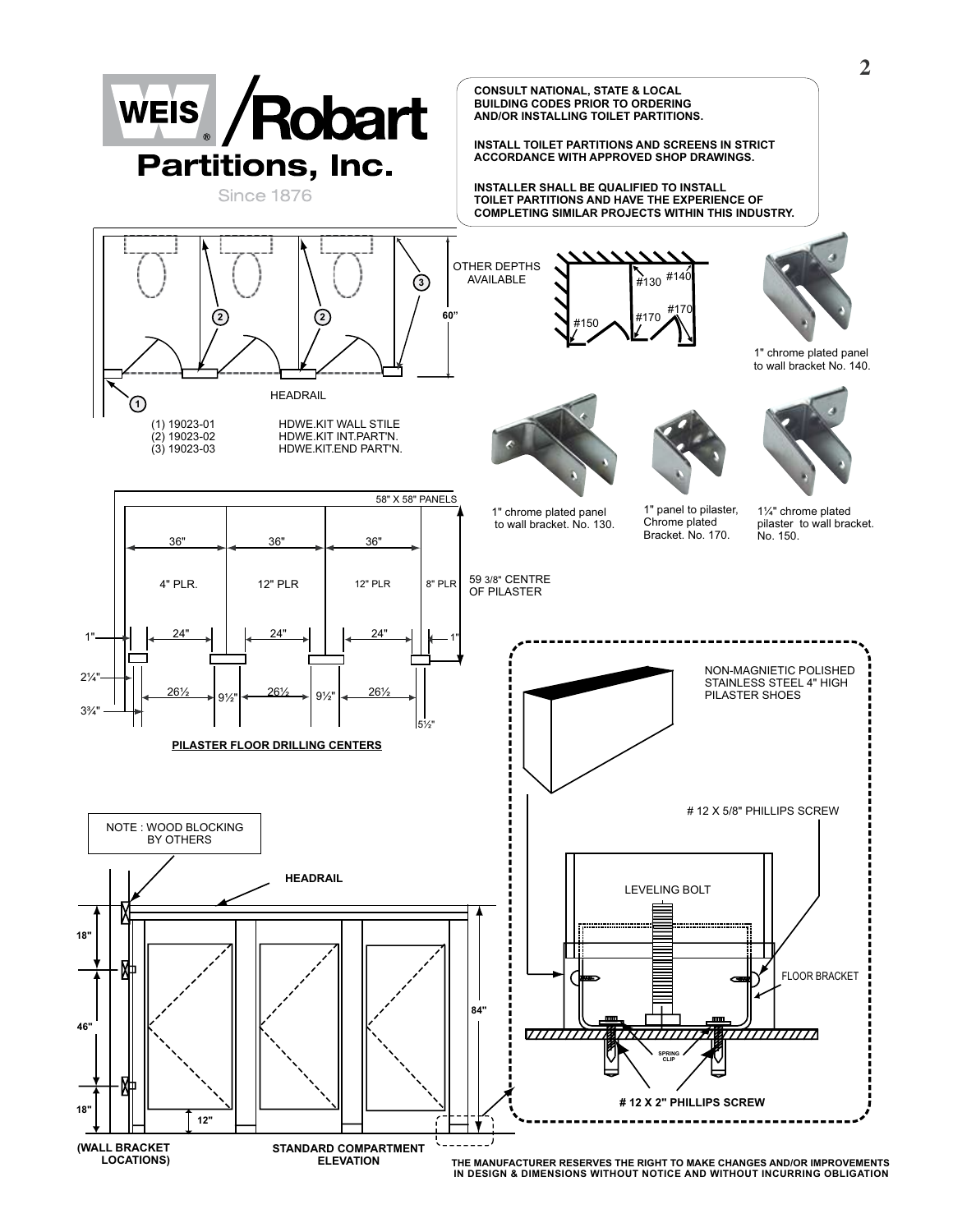

THE MANUFACTURER RESERVES THE RIGHT TO MAKE CHANGES AND/OR IMPROVEMENTS IN DESIGNS & DIMENSIONS WITHOUT NOTICE AND WITHOUT INCURRING OBLIGATION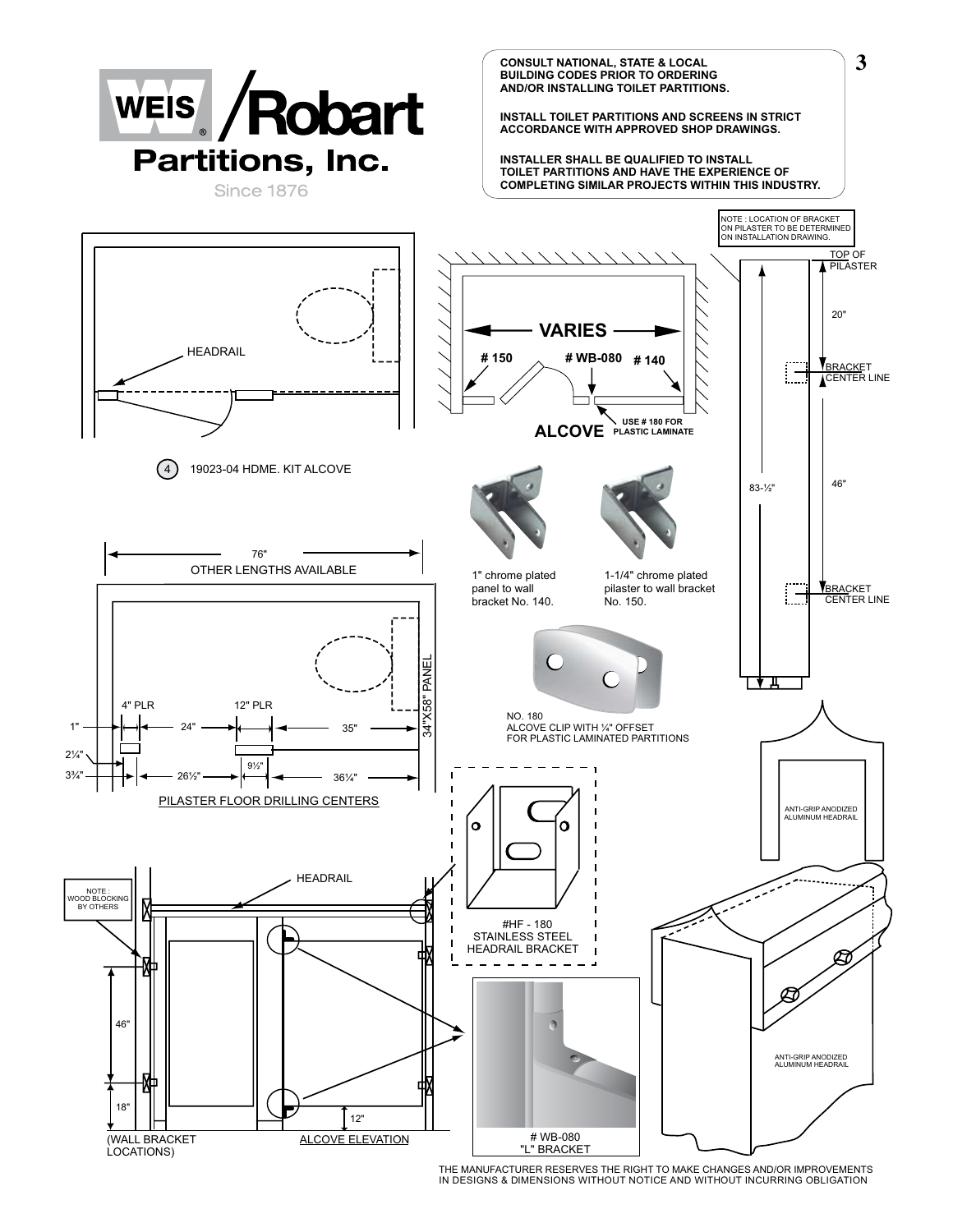

**THE MANUFACTURER RESERVES THE RIGHT TO MAKE CHANGES AND/OR IMPROVEMENTS IN DESIGNS & DIMENSIONS WITHOUT NOTICE AND WITHOUT INCURRING OBLIGATION HINGE DRILLING**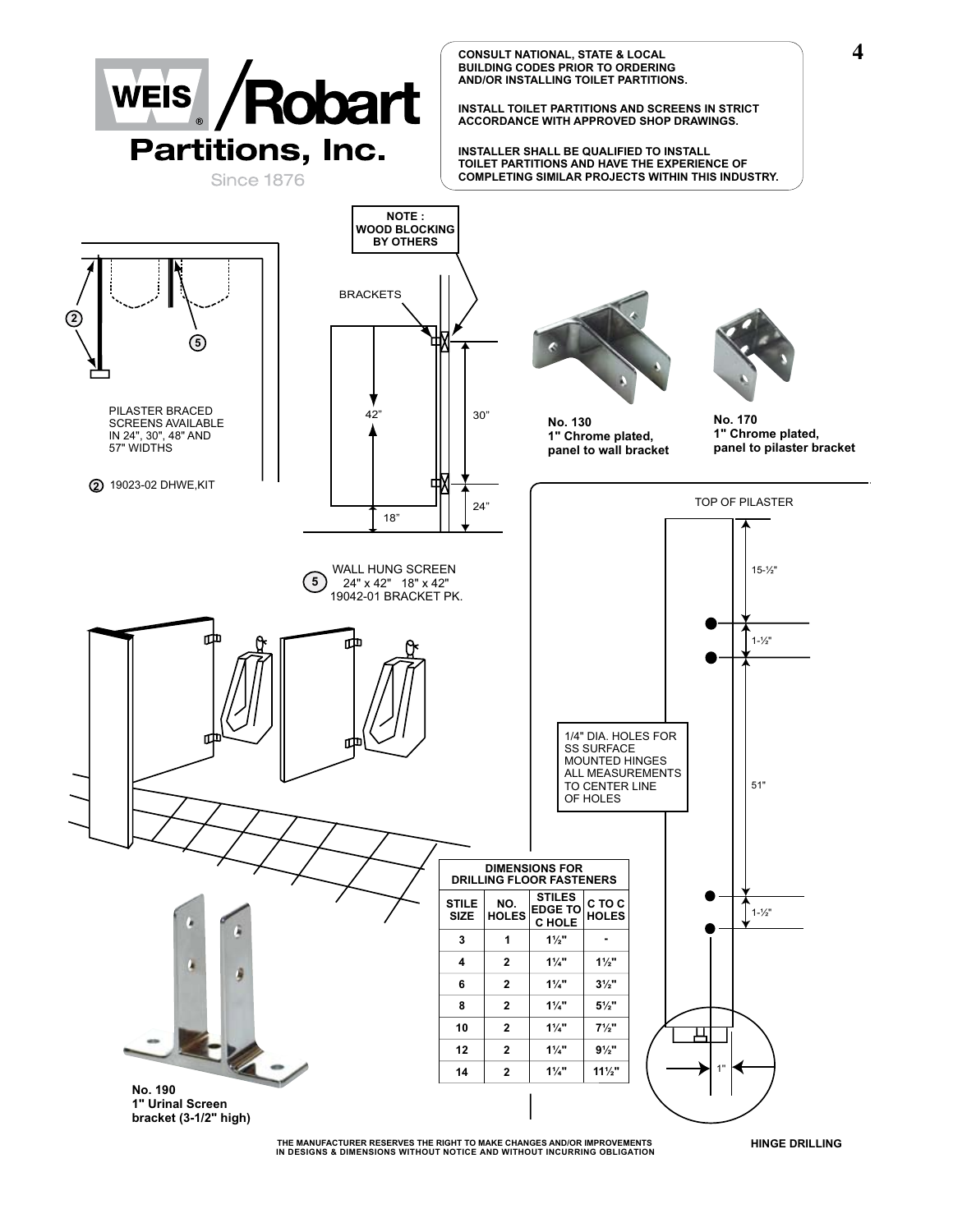

**CONSULT NATIONAL, STATE & LOCAL BUILDING CODES PRIOR TO ORDERING AND/OR INSTALLING TOILET PARTITIONS.**

**INSTALL TOILET PARTITIONS AND SCREENS IN STRICT ACCORDANCE WITH APPROVED SHOP DRAWINGS.**

**INSTALLER SHALL BE QUALIFIED TO INSTALL TOILET PARTITIONS AND HAVE THE EXPERIENCE OF COMPLETING SIMILAR PROJECTS WITHIN THIS INDUSTRY.**